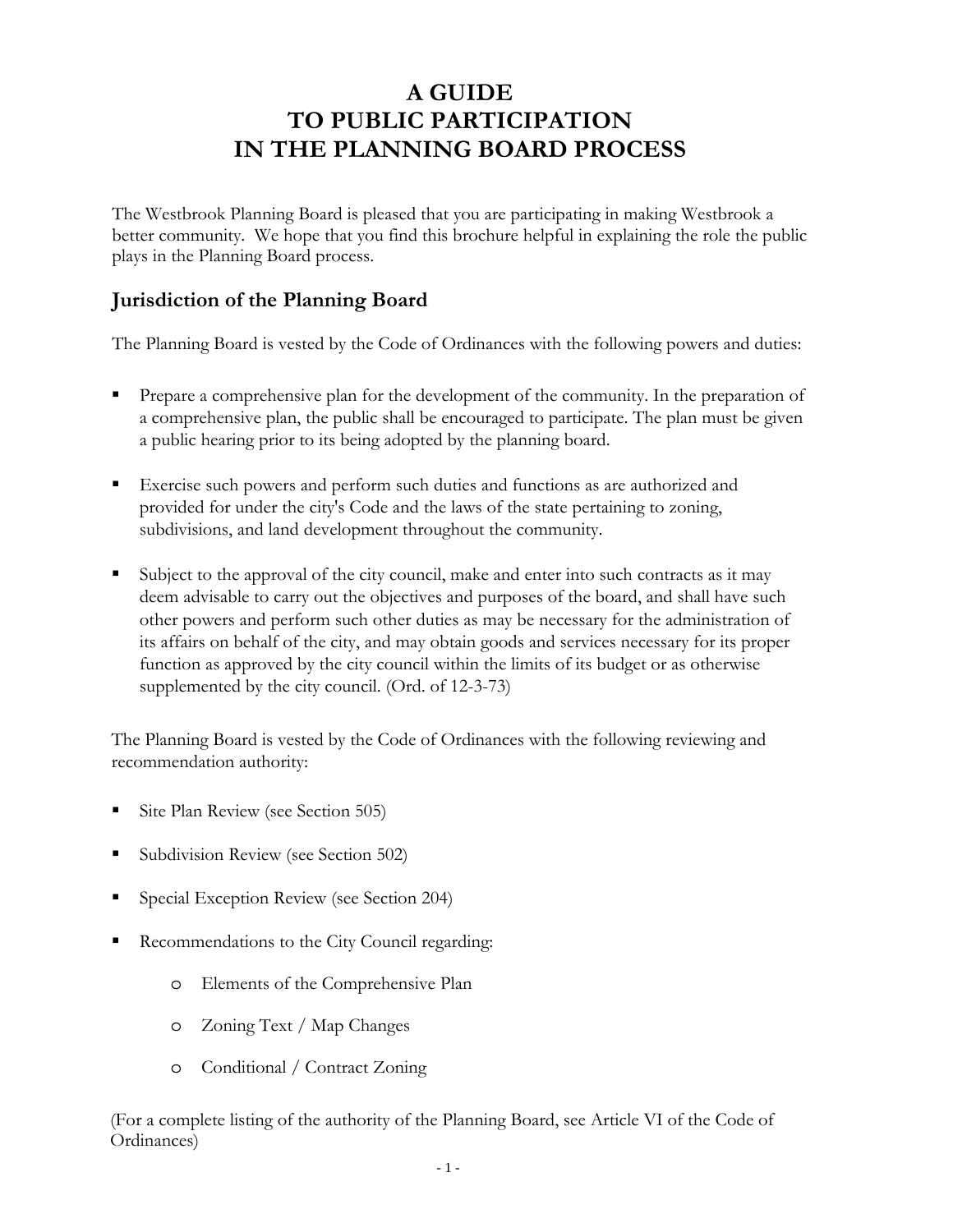### **Workshop Meetings**

The purpose of the workshop is to determine the completeness of the application, to identify questions for the applicant to address, and to allow the Planning Board to provide feedback to the applicant concerning the status of the application. Once an application is deemed sufficiently complete, a public hearing can be scheduled at the discretion of the Chair of the Planning Board.

As a member of the public, you are invited to comment on the application. If you do choose to speak, please keep the following in mind:

- The Board is not allowed to arrive at a final determination at the workshop. With this in mind, the public is asked to refrain from advocating for or against an application. The public will have an opportunity to advocate for or against an application at the public hearing to be held at a later date.
- Each member of the public will have time to present questions or issues for the Board and the applicant's consideration. These questions and issues will be used to prepare the application for a final decision. Questions asked during the workshop may not be answered until the public hearing.

# **Public Hearings**

The public hearing is scheduled at the discretion of the Chair, this is the point in the process where the Board takes final action on the application before it. The format for the hearing is more formal than the workshop and generally follows the following sequence:

- Applicant presents their proposal
- Staff identifies questions or issues and potential conditions of approval for the Board
- The Board asks clarifying questions of the applicant and the staff
- Comments are received from the public
- Answer session for questions from the public
- Board deliberations and final action

Each member of the public will have time to comment on the application. If you choose to ask a question during your comments, keep in mind that your question will not be answered until after all members of the public have spoken.

Once the public comment period has been closed, the public is not allowed to speak unless requested to by the Board.